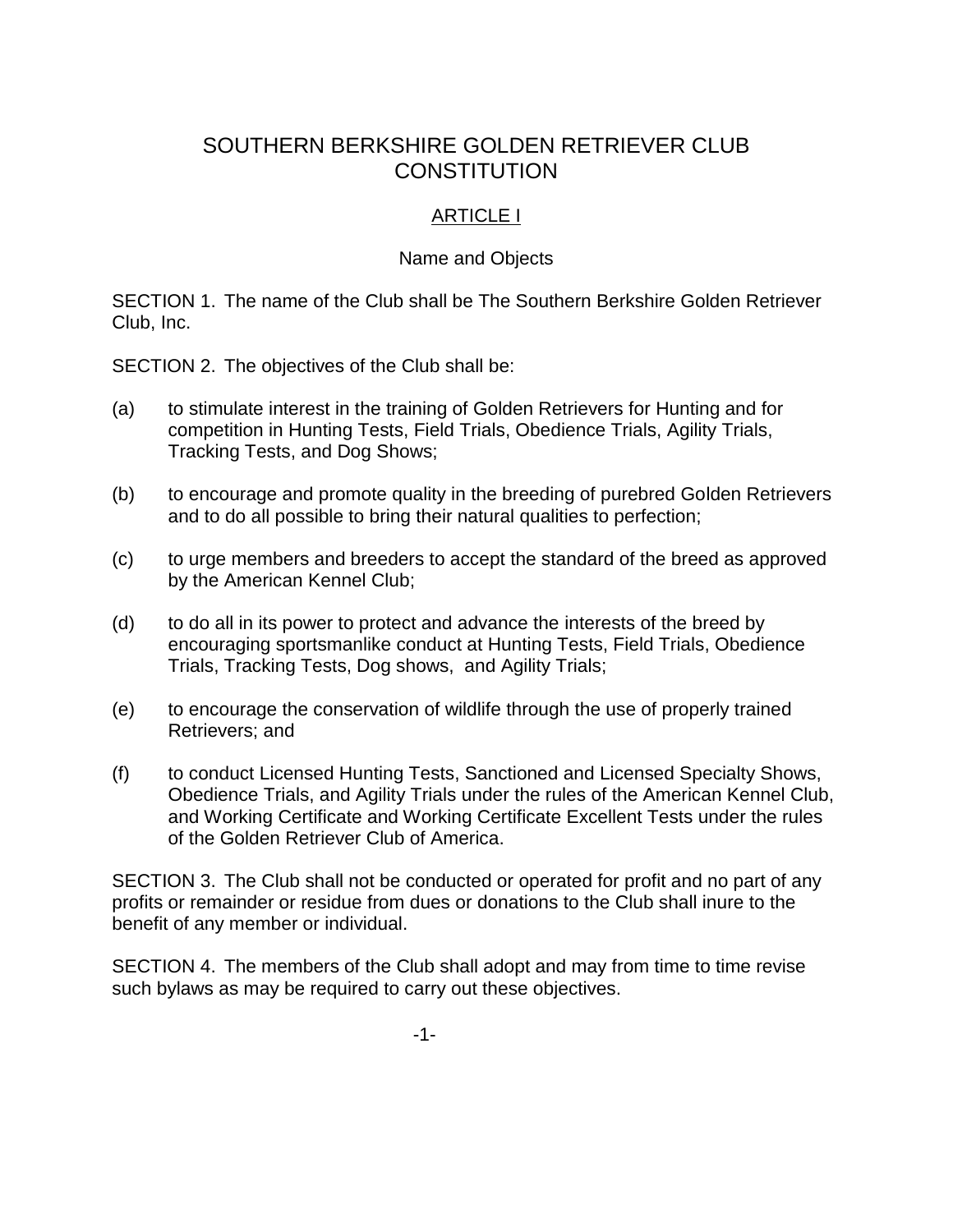## BYLAWS

## ARTICLE I

#### Membership

SECTION 1. Eligibility.

Membership in this Club shall be in one of two classes: Active or Honorary. Active members may be individual or family (two or more persons residing in the same household). Each active member, including up to two (2) persons in a family membership, is entitled to one vote. Any person, 18 years of age or older, who is in good standing with the American Kennel Club and who subscribes to the objectives of this Club shall be eligible for membership. Family members under 18 years of age may be a part of a family membership but may not vote or hold office.

While membership is to be unrestricted as to residence, the Club's primary purpose is to be representative of the breeders and exhibitors in its immediate area.

#### SECTION 2. Dues.

The annual dues shall be determined by the Board of Directors and shall not exceed \$25 per year. The Board of Directors shall advise the Treasurer of any change in the amount of dues by the first of December. The annual dues are payable on or before January 1 of each year. During the month of November, the Treasurer shall send each member a statement of dues for the following year. No member may vote whose dues are not paid for the current year. Members elected into the Club after September 1 shall not be required to pay dues for the following year.

#### SECTION 3. Election to Membership.

Each applicant for membership shall apply on a form as approved by the Board of Directors and which shall provide that the applicant agrees to abide by this constitution and bylaws and the rules of the American Kennel Club. The application shall state the name and address of the applicant and it shall carry the endorsement of one member who is in good standing. Accompanying the application, the prospective member shall submit dues payment for the current year.

Applicants may be elected at any meeting of the Board of Directors, and each application shall be voted upon at the first such meeting to occur after the filing of the application with the Secretary. Favorable votes of all but one of the Directors present at a meeting of the Board shall be required to elect an applicant. Any application that has received unfavorable action at the Board meeting may be presented by the applicant's endorser at the next meeting of the Club and the Club may elect such applicant by the affirmative vote of two-thirds of the members present and voting by secret ballot. Otherwise, no applicant who has been rejected at any meeting may again be considered at any meeting held within twelve months after the date of the last such rejection.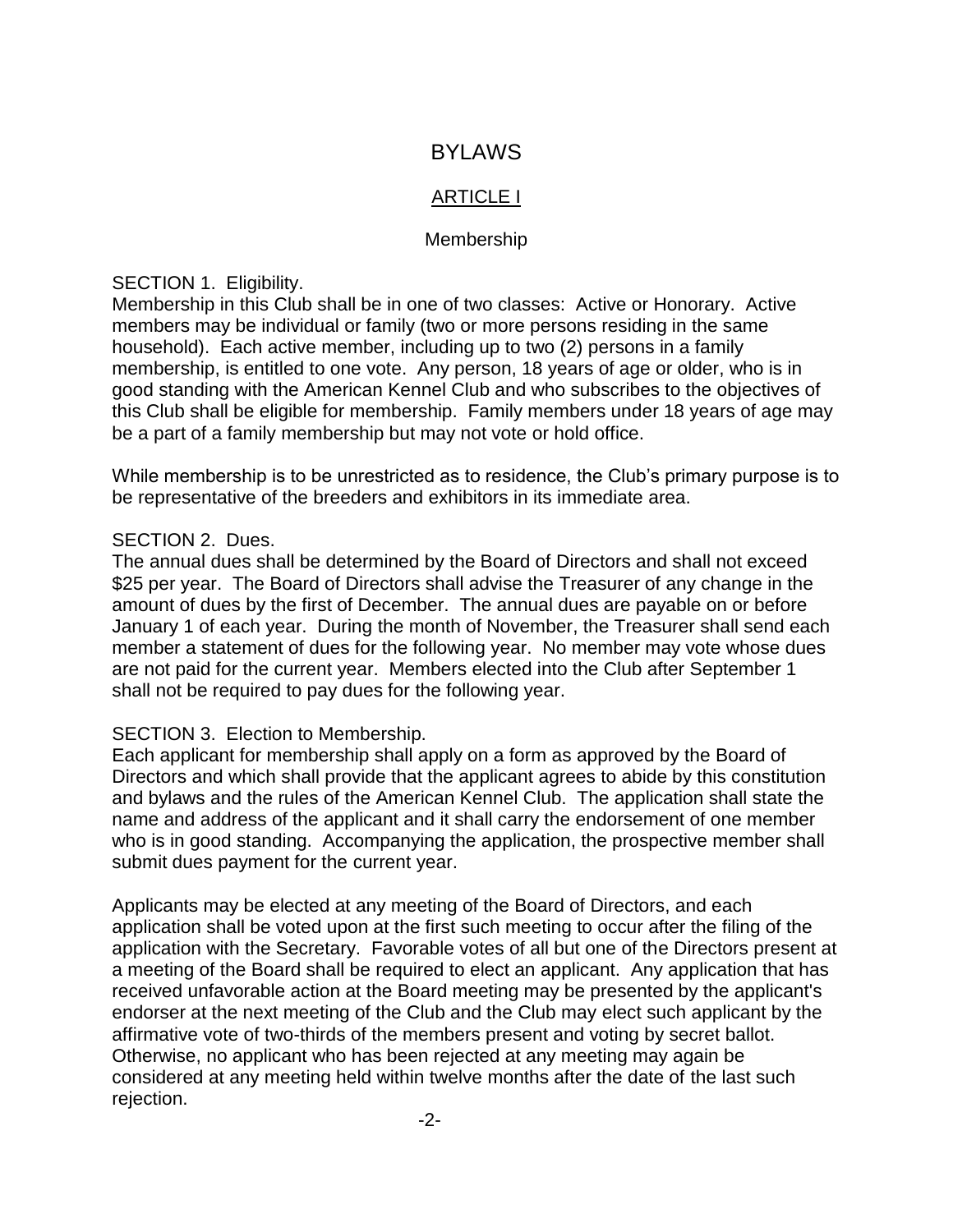SECTION 4. Termination of Membership. Memberships may be terminated:

- (a) by resignation. Any member in good standing may resign from the Club upon written notice to the Secretary; but no member may resign when in debt to the Club. Dues obligations are considered a debt to the Club and they become incurred on the first day of each fiscal year.
- (b) by lapsing. A membership will be considered as lapsed and automatically terminated if such member's dues remain unpaid 90 days after the first day of the fiscal year; however, the Board of Directors may grant an additional 90 days of grace to such delinquent members in meritorious cases. In no case may a person be entitled to vote at any Club meeting whose dues are unpaid as of the date of that meeting.
- (c) by expulsion. A membership may be terminated by expulsion as provided in ARTICLE VI of these bylaws.

## ARTICLE II

## Meetings and Voting

SECTION 1. Club Meetings.

The Club shall hold at least six meetings each year within the Greater Hartford, Connecticut area at such hour, date and place as may be designated by the Board of Directors. Written notice of each such meeting shall be mailed by the Secretary at least 10 days before the date of the meeting. The quorum for such meeting shall be 20% of the members in good standing.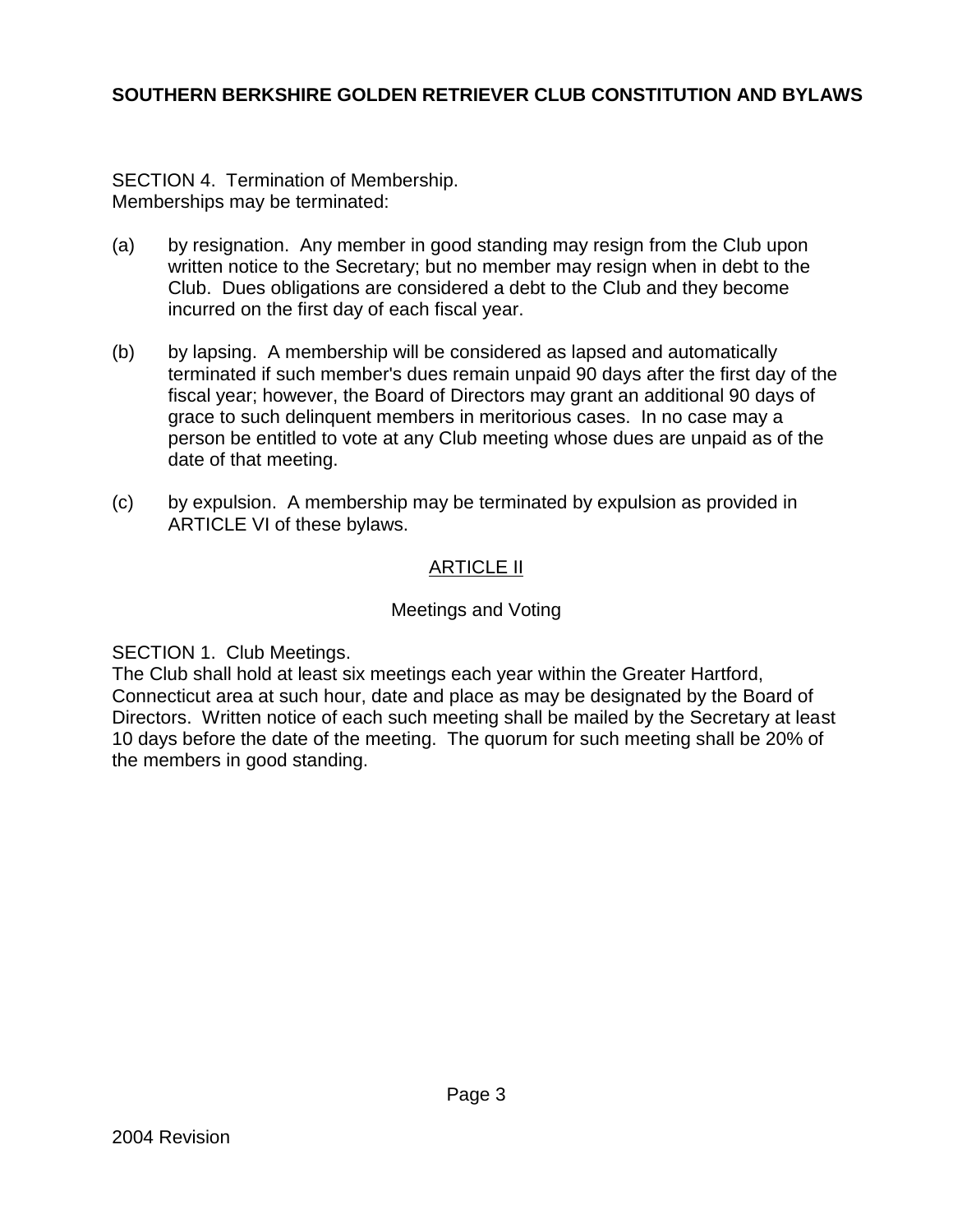## SECTION 2. Special Club Meetings.

Special Club meetings may be called by the President, or by a majority vote of the members of the Board of Directors who are present and voting at any regular or special meeting of the Board, or by the Secretary upon receipt of a petition signed by five members of the Club who are in good standing. Such special meetings shall be held within the Greater Hartford, Connecticut area at such hour, date and place as may be designated by the person or persons authorized herein to call such meetings. Written notice of such meeting shall be mailed by the Secretary at least five (5) days and not more than 15 days before the date of the meeting; and the notice shall state the purpose of the meeting and no other Club business may be transacted thereat. The quorum for such a meeting shall be 20% of the members in good standing.

#### SECTION 3. Board Meetings.

Meetings of the Board of Directors shall be held at least six times each year within the Greater Hartford, Connecticut area at such hour, date and place as may be designated by the Board of Directors. Written notice of each such meeting shall be mailed by the Secretary at least five (5) days before the date of the meeting. The quorum for such a meeting shall be a majority of the Board.

#### SECTION 4. Special Board Meetings.

Special Board meetings of the Board of Directors may be called by the President or by the Secretary upon receipt of a written request signed by at least two (2) members of the Board. Such special meetings shall be held within the Greater Hartford, Connecticut area at such hour, date and place as may be designated by the person authorized herein to call such a meeting. Written notice of such meeting shall be mailed by the Secretary at least five (5) days and not more than ten (10) days before the date of the meeting. Any such notice shall state the purpose of the meeting and no other business shall be transacted thereat. A quorum for such a meeting shall be a majority of the Board.

#### Section 5. Voting.

Each member in good standing, including up to two (2) persons in a family membership, whose dues are paid for the current year, shall be entitled to one vote at any meeting of the Club at which he/she is present. Proxy voting shall not be permitted at any Club meeting or election.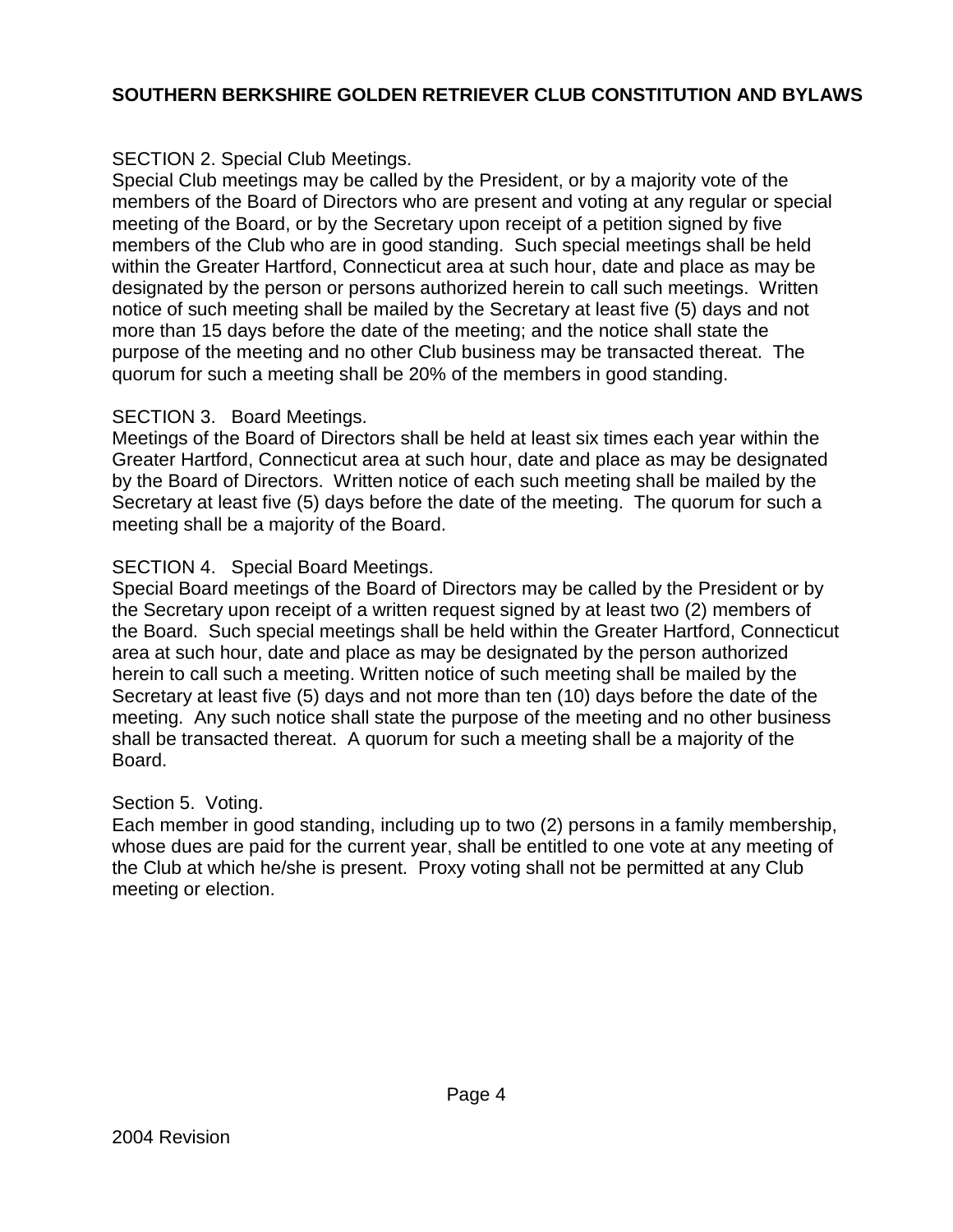## **ARTICLE III**

## Directors and Officers

#### SECTION 1. Board of Directors.

The Board of Directors shall be comprised of the President, Vice President, Secretary, Treasurer, and four other persons representing the diverse objectives of the Club, all of whom shall be members in good standing and all of whom shall be elected for one year terms at the Club's annual meeting as provided in ARTICLE IV. General management of the Club's affairs shall be entrusted to the Board of Directors.

#### SECTION 2. Officers.

The Club's officers, consisting of the President, Vice-President, Secretary, and Treasurer, shall serve in their respective capacities both with regard to the Club and its meetings and the Board of Directors and its meetings.

- (a) The President shall preside at all meetings of the Club and of the Board of Directors, and shall have the duties and powers normally appurtenant to the office of President in addition to those particularly specified in this constitution and bylaws. The President is entitled to vote on all matters on which the Club may vote.
- (b) The Vice-President shall have the powers and exercise the duties of the President in case of the President's absence. The Vice-President is entitled to vote on all matters on which the Club may vote when acting as President.
- (c) The Secretary shall keep a record of all meetings of the Club and of the Board of Directors and of all matters of which a record shall be ordered by the Club, shall have charge of the correspondence, notify members of meetings, notify new members of their election to membership, notify officers and Directors of their election to office, keep a roll of the members of the Club with their addresses and carry out such other duties as are prescribed in these bylaws.
- (d) The Treasurer shall collect and receive all moneys due or belonging to the Club and receipt therefore and shall deposit the same in a bank satisfactory to the Board of Directors, in the name of the Club. The Club's books shall at all times be open to inspection of the Board and the Treasurer shall report to them at every meeting the condition of the Club's finances and every item or receipt or payment not before reported; and, at the annual meeting, shall render an account of all moneys received and expended during the previous fiscal year.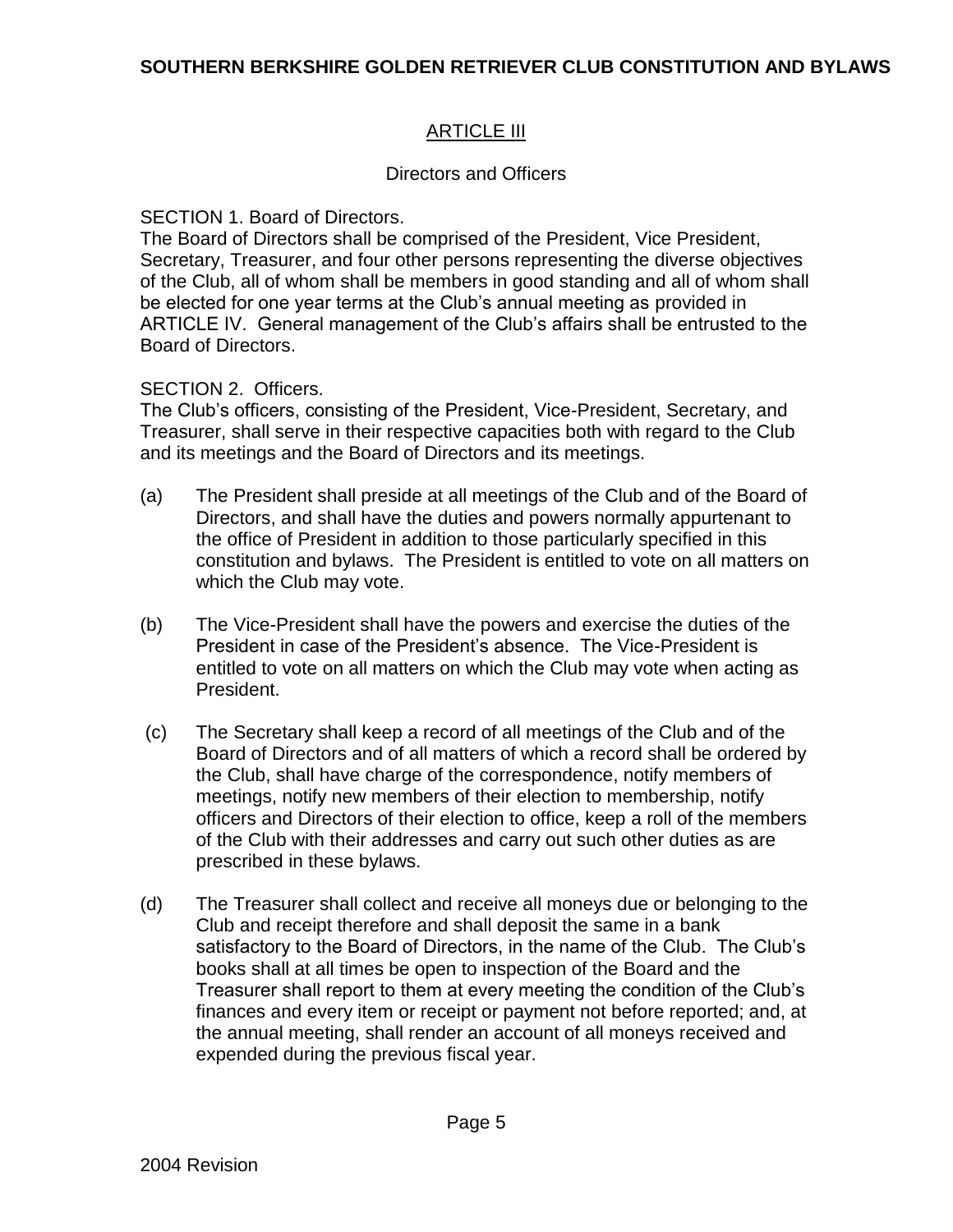#### SECTION 3. Vacancies.

Any vacancies occurring on the Board of Directors or among the offices during the year shall be filled until the next annual election by a majority vote of all the then members of the Board at its first regular meeting following the creation of such vacancy, or at a Special Board Meeting called for that purpose; except that a vacancy in the office of President shall be filled automatically by the Vice-President and the resulting vacancy in the office of Vice-President shall be filled by the Board.

## ARTICLE IV

#### The Club Year, Annual Meeting, Elections

#### SECTION 1. Club Year.

The Club's fiscal year shall begin on the first day of January and end on the last day of December. The Club's official year shall begin immediately at the conclusion of the election at the annual meeting and shall continue through the election at the next annual meeting.

#### SECTION 2. Annual Meeting.

The annual meeting shall be held in the month of March at which directors and officers for the following year shall be elected by secret written ballot from among those nominated in accordance with Section 4 of this Article. They shall take each office immediately upon conclusion of the election and each retiring officer shall turn over to the successor in office all properties and records relating to that office within 30 days after the election.

#### SECTION 3. Elections.

The nominated candidate receiving the greatest number of votes for each office shall be declared elected. The nominated candidates for other positions on the Board of Directors who receive the greatest number of votes for such positions shall be declared elected.

#### SECTION 4. Nominations.

No person may be a candidate in a Club election who has not been nominated. During the month of November, the Board of Directors shall select a Nominating Committee consisting of three members and two alternates, not more than one of whom may be a member of the Board. The Secretary shall immediately notify the Committee members and alternates of their selection. The Board shall name a Chairperson for the Committee and it shall be the Chairperson's duty to call a Committee meeting which shall be held within two (2) weeks after the Committee is notified of its selection.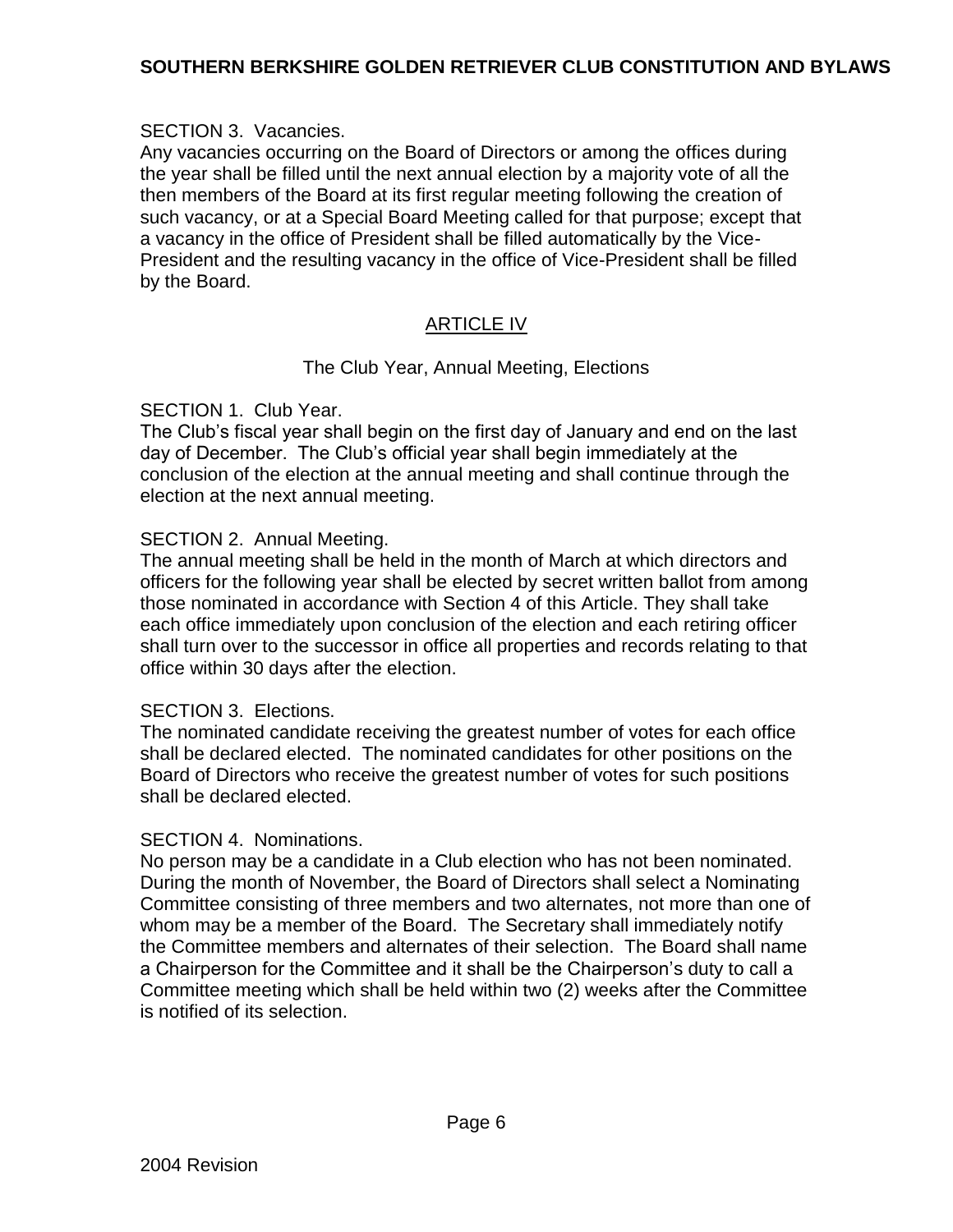- (a) The Committee shall nominate one candidate for each office and position on the Board of Directors and, after securing the consent of each person so nominated, shall immediately report their nominations to the Secretary in writing.
- (b) Upon receipt of the Nominating Committee's report, the Secretary shall notify each member in writing, at least two weeks before the January meeting, of the candidates so nominated.
- (c) Additional nominations may be made at the January meeting by any member in attendance provided that the person so nominated does not decline when their name is proposed, and provided further that if the proposed candidate is not in attendance at this meeting, the proposer shall present to the Secretary a written statement from the proposed candidate signifying willingness to be a candidate. No person may be a candidate for more than one position.
	- SECTION 1. Nominations shall not be made at the annual meeting or in any manner other than as provided in this Section.

## ARTICLE V

## **Committees**

SECTION 1. Appointment.

The Board of Directors may each year appoint standing committees to advance the work of the Club. These committees shall always be subject to the final authority of the Board. Special committees may also be appointed by the Board to aid it on particular projects.

#### SECTION 2. Termination.

Any committee appointment may be terminated by a majority vote of the full membership of the Board of Directors upon written notice to the appointee; and the Board may appoint successors to those persons whose services have been terminated.

## ARTICLE VI

## **Discipline**

SECTION 1. American Kennel Club Suspension.

Any member who is suspended from the privileges of the American Kennel Club automatically shall be suspended from the privileges of this Club for a like period.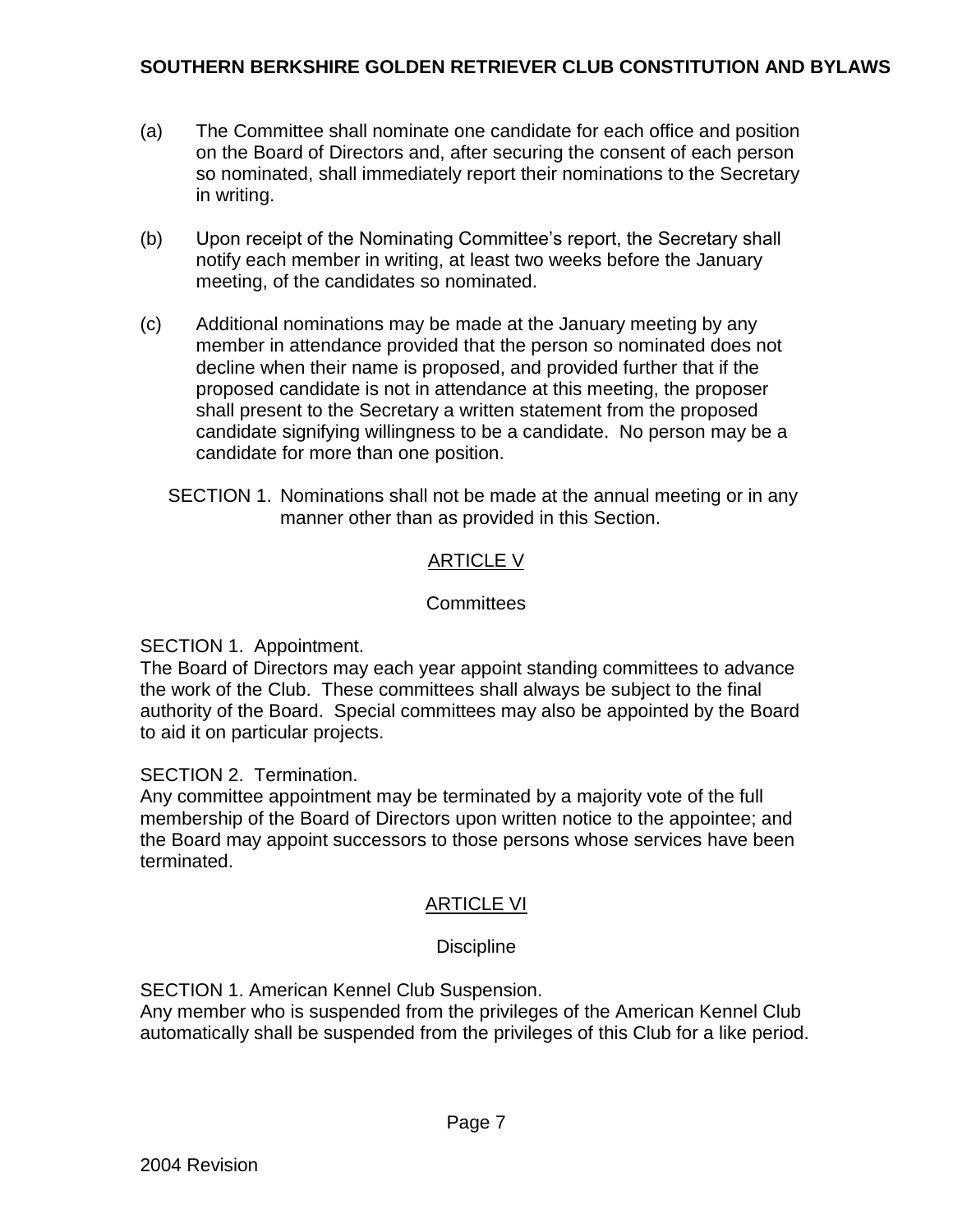## SECTION 2. Charges.

Any member may prefer charges against a member for alleged misconduct prejudicial to the best interest of the Club or the breed. Written charges with specifications must be filed in duplicate with the Secretary together with a deposit of \$50 that shall be forfeited if such charges are not sustained by the Board of Directors following a hearing. The Secretary shall promptly send a copy of the charges to each member of the Board or present them at a Board meeting, and the Board shall first consider whether the actions alleged in the charges, if proven, might constitute conduct prejudicial to the best interests of the Club or the breed. If the Board of Directors considers that the charges do not allege conduct that would be prejudicial to the best interests of the Club or the breed, it may refuse to entertain jurisdiction. If the Board of Directors entertains jurisdiction of the charges, it shall fix a date of a hearing by the Board not less than three (3) weeks nor more than six (6) weeks thereafter. The Secretary shall promptly send one copy of the charges to the accused member by registered mail together with the notice of the hearing and an assurance that the defendant may personally appear in his/her own defense and bring witnesses if he/she wishes.

#### SECTION 3. Board Hearing.

The Board of Directors shall have complete authority to decide whether counsel may attend the hearing, but both complainant and defendant shall be treated uniformly in that regard. Should the charges be sustained, after hearing all the evidence and testimony presented by complainant and defendant, the Board may by a majority vote of those present suspend the defendant from all privileges of the Club for not more than six months from the date of the hearing. If it deems that punishment insufficient, it may also recommend to the membership that the penalty be expulsion. In such case, the suspension shall not restrict the defendant's right to appear before fellow members at the Club meeting which considers the Board's recommendation. Immediately after the Board has reached a decision, its findings shall be put in written form and filed with the Secretary. The Secretary, in turn, shall notify each party of the Board's decision and penalty, if any.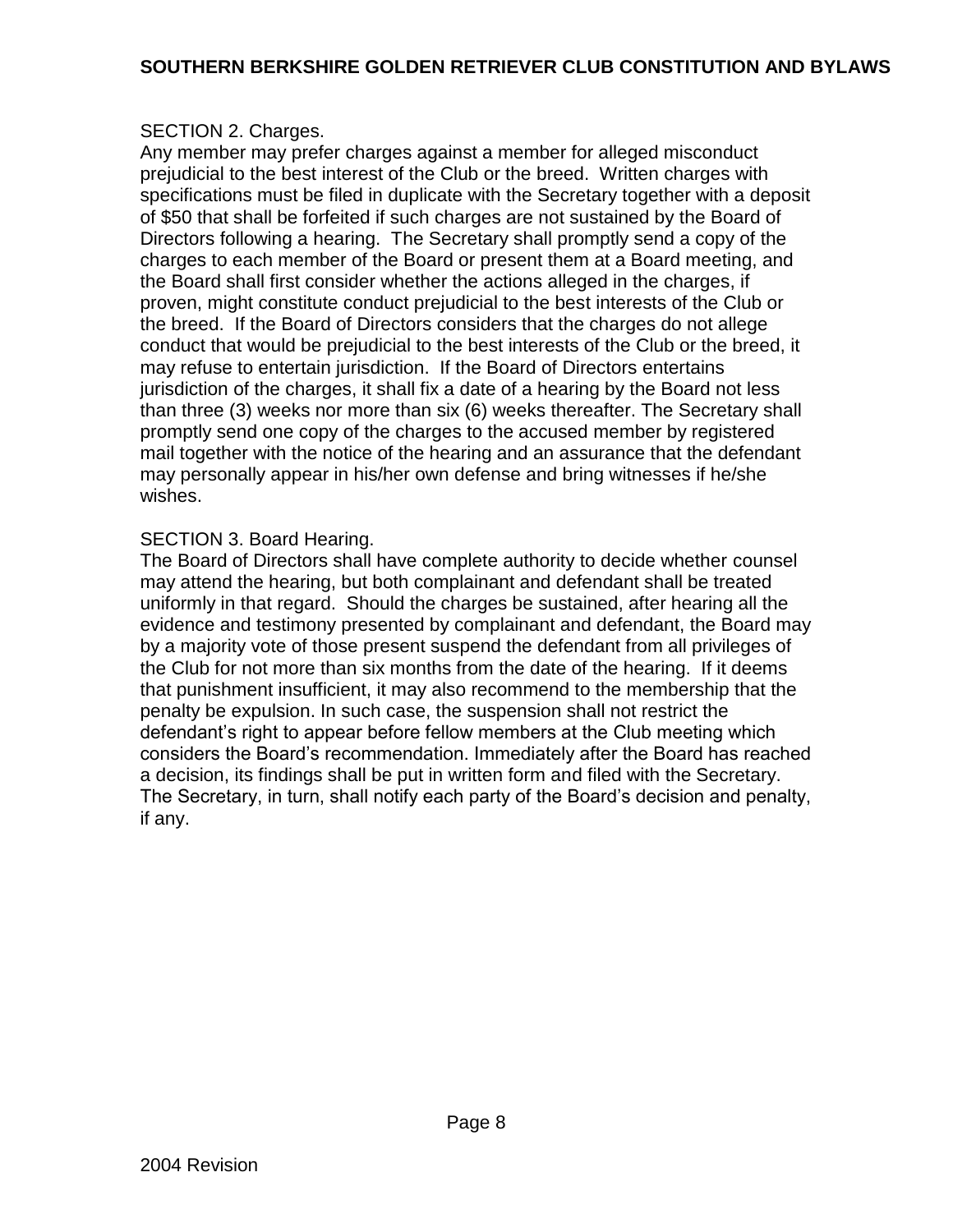## SECTION 4. Expulsion.

Expulsion of a member from the Club may be accomplished only at a meeting of the Club following a Board hearing and upon the Board's recommendation as provided in Section 3 of this Article. Such proceedings may occur at a regular or special meeting of the Club to be held within 60 days but not earlier than 30 days after the date of the Board's recommendation of expulsion. The defendant shall have the privilege of appearing in his/her own behalf, though no evidence shall be taken at this meeting. The President shall read the charges and the Board's findings and invite the defendant, if present, to speak in his/her own behalf if he/she wishes. The members shall then vote by secret ballot on the proposed expulsion. A two-thirds vote of those present and voting at the meeting shall be necessary for expulsion. If expulsion is not so voted, the Board's suspension shall stand.

## ARTICLE VII

## Amendments

SECTION 1. Proposal of Amendments.

Amendments to this Constitution and Bylaws may be proposed by the Board of Directors or by written petition addressed to the Secretary signed by 20% of the membership in good standing. Amendments proposed by such petitions shall be promptly considered by the Board of Directors and shall be submitted to the members with recommendations of the Board by the Secretary for a vote within three months of the date when the petition was received by the Secretary.

SECTION 2. Adoption of Amendments.

This Constitution and Bylaws may be amended by a two-thirds vote of the members present and voting at any regular or special meeting called for the purpose, provided the proposed amendments have been included in the notice of the meeting and mailed to each member at least two (2) weeks before the date of the meeting.

## ARTICLE VIII

## **Dissolution**

The Club may be dissolved at any time by the written consent of not less than two-thirds of the members. In the event of dissolution of the Club other than for purposes of reorganization whether voluntary or involuntary or by operation of law, none of the property, proceeds or assets of the Club, shall be distributed to any of the members of the Club. After payment of the debts of the Club its property and assets shall be given to a charitable organization for the benefit of dogs selected by the Board of Directors.